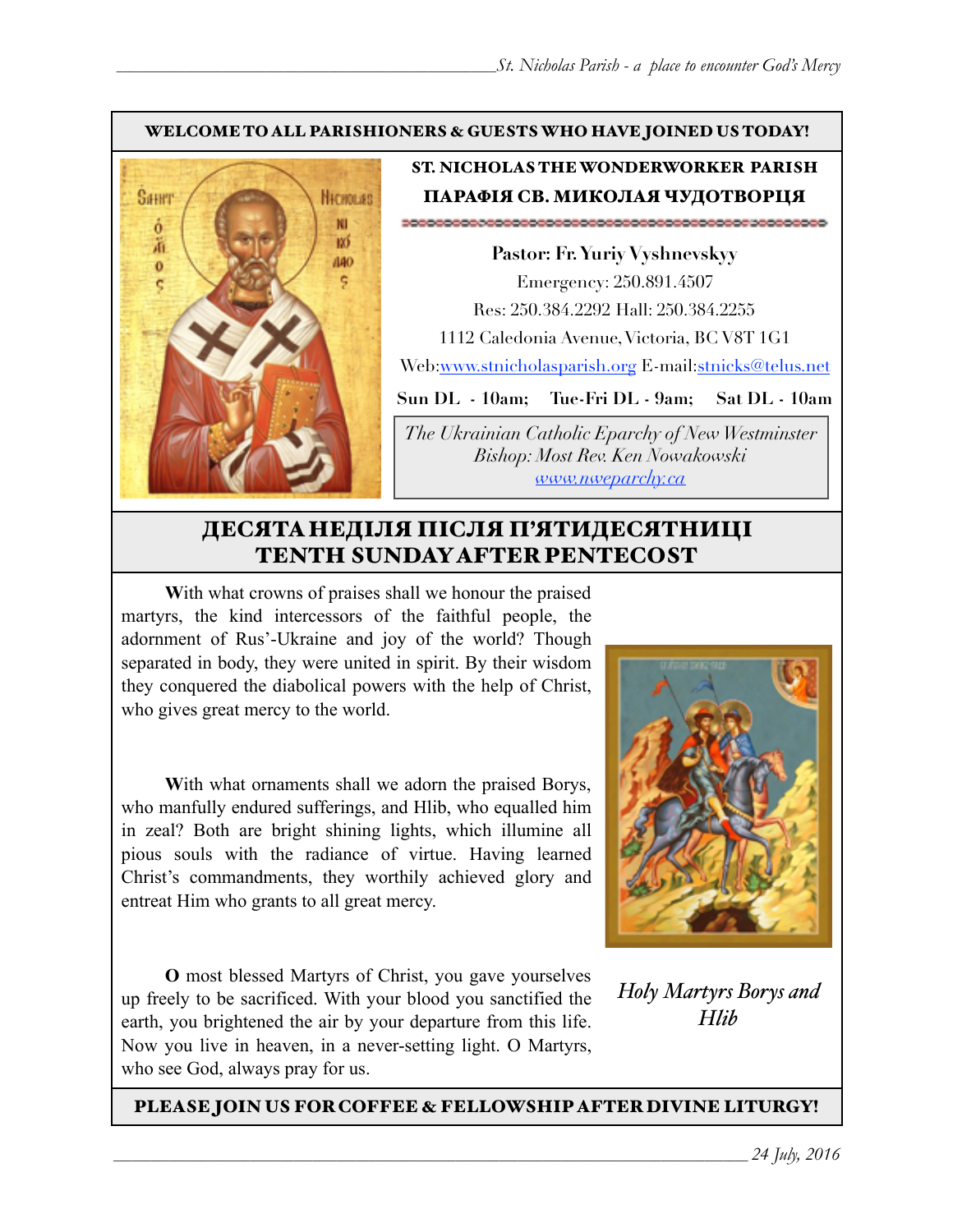| <b>SUNDAY HYMNS</b>                                                                                                                                                                                                                                                                                                                                                                                                                                                                                                                                                      |                 |                                                                 |                                                             |                                                                                                         |           |  |
|--------------------------------------------------------------------------------------------------------------------------------------------------------------------------------------------------------------------------------------------------------------------------------------------------------------------------------------------------------------------------------------------------------------------------------------------------------------------------------------------------------------------------------------------------------------------------|-----------------|-----------------------------------------------------------------|-------------------------------------------------------------|---------------------------------------------------------------------------------------------------------|-----------|--|
| <b>OPENING HYMN</b>                                                                                                                                                                                                                                                                                                                                                                                                                                                                                                                                                      |                 | В Страсі I Покорі / We Are Gathered Here To Worship pg. 234-235 |                                                             |                                                                                                         |           |  |
| <b>COMMUNION HYMN</b>                                                                                                                                                                                                                                                                                                                                                                                                                                                                                                                                                    |                 | Пливи Світами / Let All Creation pg. 256-257                    |                                                             |                                                                                                         |           |  |
| <b>CLOSING HYMN</b>                                                                                                                                                                                                                                                                                                                                                                                                                                                                                                                                                      |                 |                                                                 | How Glorious Is Our God In Sion pg, 962-963                 |                                                                                                         |           |  |
| Please join us today in singing our Sunday hymns!                                                                                                                                                                                                                                                                                                                                                                                                                                                                                                                        |                 |                                                                 |                                                             |                                                                                                         |           |  |
| <b>SUNDAY &amp; DAILY SCHEDULE</b>                                                                                                                                                                                                                                                                                                                                                                                                                                                                                                                                       |                 |                                                                 |                                                             |                                                                                                         |           |  |
| SUNDAY, July 24                                                                                                                                                                                                                                                                                                                                                                                                                                                                                                                                                          |                 |                                                                 | Divine Liturgy - for the Parishioners of St Nicholas Parish |                                                                                                         | 10:00 AM  |  |
| MONDAY, July 25                                                                                                                                                                                                                                                                                                                                                                                                                                                                                                                                                          |                 |                                                                 | <b>NO SERVICES</b>                                          |                                                                                                         | ********* |  |
| TUESDAY, July 26                                                                                                                                                                                                                                                                                                                                                                                                                                                                                                                                                         |                 |                                                                 | Divine Liturgy of St John Chrysostom                        |                                                                                                         | 9:00 AM   |  |
| WEDNESDAY, July 27                                                                                                                                                                                                                                                                                                                                                                                                                                                                                                                                                       |                 |                                                                 | Divine Liturgy of St John Chrysostom                        |                                                                                                         | 9:00 AM   |  |
| THURSDAY, July 28                                                                                                                                                                                                                                                                                                                                                                                                                                                                                                                                                        |                 |                                                                 | Divine Liturgy of St John Chrysostom                        |                                                                                                         | 9:00 AM   |  |
| FRIDAY, July 29                                                                                                                                                                                                                                                                                                                                                                                                                                                                                                                                                          |                 | Divine Liturgy of St John Chrysostom                            |                                                             |                                                                                                         | 9:00 AM   |  |
| SATURDAY, July 30                                                                                                                                                                                                                                                                                                                                                                                                                                                                                                                                                        |                 |                                                                 | Divine Liturgy of St John Chrysostom                        |                                                                                                         | 10:00 AM  |  |
| SUNDAY, July 31<br>Divine Liturgy - for the Parishioners of St Nicholas Parish                                                                                                                                                                                                                                                                                                                                                                                                                                                                                           |                 |                                                                 |                                                             | 10:00 AM                                                                                                |           |  |
| Please Note: to request a Divine Liturgy for a special intention, please see Fr. Yuriy to arrange for it!                                                                                                                                                                                                                                                                                                                                                                                                                                                                |                 |                                                                 |                                                             |                                                                                                         |           |  |
| <b>SUNDAY EPISTLE READERS</b>                                                                                                                                                                                                                                                                                                                                                                                                                                                                                                                                            |                 |                                                                 |                                                             |                                                                                                         |           |  |
| <b>DATE</b>                                                                                                                                                                                                                                                                                                                                                                                                                                                                                                                                                              | <b>READING</b>  |                                                                 | <b>UKRAINIAN</b>                                            | <b>ENGLISH</b>                                                                                          |           |  |
| SUNDAY, July 24                                                                                                                                                                                                                                                                                                                                                                                                                                                                                                                                                          | 1 Cor. 4:9-16   | Andrij Pelekhatyi                                               |                                                             | Graciela Spaciuk-Schwarz                                                                                |           |  |
| SUNDAY, July 31                                                                                                                                                                                                                                                                                                                                                                                                                                                                                                                                                          | 1 Cor. 9:2-12   | Natalia Bryndak                                                 |                                                             | William Vanderven                                                                                       |           |  |
| <b>SUNDAY, August 7</b>                                                                                                                                                                                                                                                                                                                                                                                                                                                                                                                                                  | 1 Cor. 15:1-11  | Liliia Palyvoda                                                 |                                                             | Marian Chalifoux                                                                                        |           |  |
| SUNDAY, August 14                                                                                                                                                                                                                                                                                                                                                                                                                                                                                                                                                        | 1 Cor. 16:13-24 | Motria Koropecky                                                |                                                             | Robert Herchak                                                                                          |           |  |
| Thank you, Epistle readers, for your service in proclaiming God's Word!                                                                                                                                                                                                                                                                                                                                                                                                                                                                                                  |                 |                                                                 |                                                             |                                                                                                         |           |  |
| PARISH COUNCIL EXECUTIVE                                                                                                                                                                                                                                                                                                                                                                                                                                                                                                                                                 |                 |                                                                 | PASTORAL MINISTRY & HOLY MYSTERIES                          |                                                                                                         |           |  |
| VICE-CHAIRPERSONDarlene DeMerchant - 250.727.3837<br>SECRETARYCindy Lazaruk - 778.677.9072<br>TREASURERWilliam Vanderven - 250.478.1458<br>FINANCIAL SECRETARY David Newberry - 250.598.8197<br>FUNDRAISING/HALL RENTALRobert Herchak - 250.386.7872<br>MAINTENANCEMurray Chapman - 250.658.4769<br>LITURGICAL COMMITTEEMotria Koropecky - 250.658.3051<br>MEMBER AT LARGECaroline Smudy - 778.440.9419<br>VIBRANT PARISHDarlene DeMerchant - 250.727.3837<br><b>Bequests &amp; Wills:</b> Leaving a bequeath is a process of giving a donation through your will. It is |                 |                                                                 |                                                             | .1/2 hour before Liturgy<br>BAPTISMSby appointment<br>MARRIAGESby appointment<br>FUNERALSby appointment |           |  |
| simply a distribution from your estate to a charitable organization through your last will and testament. It<br>on he as small or as large a donation as you wish. It is important that you talk to your lawyer about the                                                                                                                                                                                                                                                                                                                                                |                 |                                                                 |                                                             |                                                                                                         |           |  |

can be as small or as large a donation as you wish. It is important that you talk to your lawyer about the process. In your kindness please remember St Nicholas the Wonderworker Ukrainian Catholic Church in your bequeath and will. If anyone wishes to make such a bequeath in their will, the following clause may be included or added to a will: "I give, devise, and bequeath to St Nicholas the Wonderworker Ukrainian Catholic Parish - 1112 Caledonia Avenue, Victoria BC, V8T 1G1, the sum of \$ \_\_\_\_\_ (or \_\_\_\_% of my estate), to be used for the benefit of the parish and it's pastoral activities."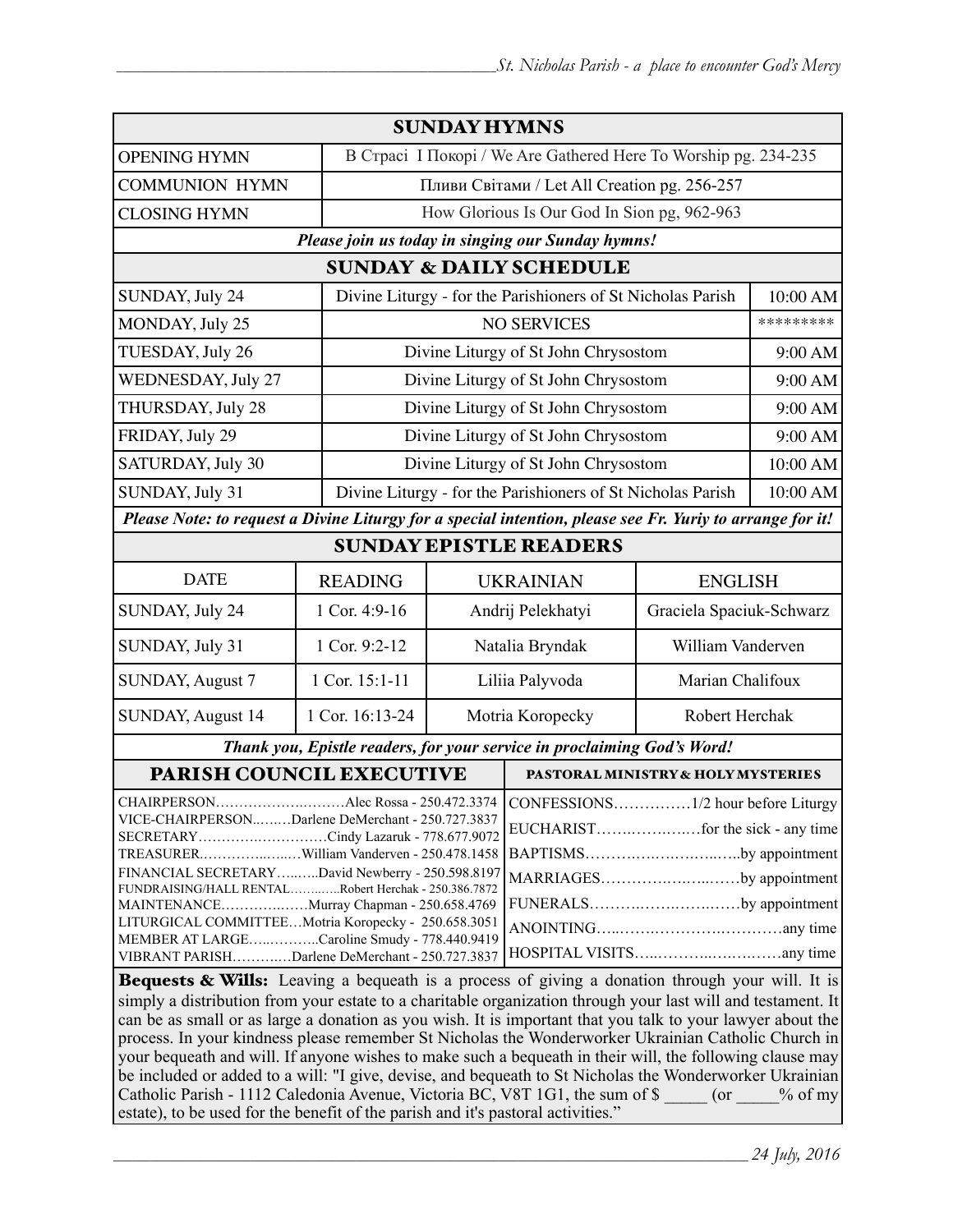#### **Vibrant Parish Prayer**

**O** God, Creator of Heaven and Earth! Because of your indescribable love for us, you sent your Only-Begotten Son, Our Lord and Saviour, Jesus Christ - The Way, The Truth, and The Life and our Salvation. In His name, we turn to You. Strengthen our hearts and minds in Christian love and in unity of purpose as we strive to build a Vibrant Parish. Give us the grace to model our lives according to the Word of God. Instill in us the desire to pray and to celebrate the Holy Mysteries as one Christian Family in our Parish Community. Inspire us to follow Your great command to be a servant to the less fortunate among us! Grant this, O Lord, through the mercies and love for mankind of Your Only-Begotten Son with whom You are blessed, together with Your All-Holy, Good and Life-Giving Spirit, now and forever and ever. Amen!



# **The Vibrant Parish**

**A Place To Encounter The Living Christ** Through the word, the Holy Mysteries & Prayer, Serving One's Neighbor, Leadership Fostering & Serving Unity and Missionary Spirit (His Beatitude Sviatoslav)



#### **Молитва Живої Парафії**

**Г**осподи Ісусе Христе, Пастирю Добрий, як колись Ти пригорнув заблуканих овечок, щоб вони пізнали Твій голос і були Твоїм стадом, так і сьогодні глянь ласкаво з небесних висот на нашу парафію та зішли на неї Твого Святого Духа, щоб вона була місцем пізнання радості Доброї Новини. Скріплюй нас Твоєю присутністю та єднай нас кожночасно в молитві. Даруй нам духа служіння ближньому, щоб у нашій парафії кожний міг зустріти Тебе, милостивого Бога. Благослови наш духовний провід Твоєю мудрістю і дай, щоб ніхто з нас не шкодував ні часу, ні талантів, ні матеріальних дібр для розбудови Твого царства. Єднай нас у мирі та злагоді, щоб ми були Твоєю спільнотою любові. Всели в нас місійного духа, щоб ми стали тим світилом євангельського слова, молитви і добрих діл, що кличе кожного до участі в Божественному житті, щоб славилося, Спасе, Твоє Ім'я з безначальним Твоїм Отцем та пресвятим, благим і животворящим Твоїм Духом нині, і повсякчас, і на віки віків. Амінь.

# DIVINE LITURGY PROPERS

#### *The Divine Liturgy - An Anthology for Worship: Liturgy - pg. 388-461; propers - pg. 329*

**Troparion, Tone 1:** Though the stone was sealed by the Judeans\* and soldiers guarded Your most pure body,\* You arose, O Saviour, on the third day,\* and gave life to the world.\* And so the heavenly powers cried out to You, O Giver of Life;\* Glory to your resurrection, O Christ!\* Glory to Your kingdom!\* Glory to Your saving plan,\* O only Lover of Humankind.

**Glory: Kontakion, Tone 1:** You arose in glory from the tomb\* and with Yourself You raised the world.\* All humanity acclaims You as God,\* and death has vanished.\* Adam exults, O Master,\*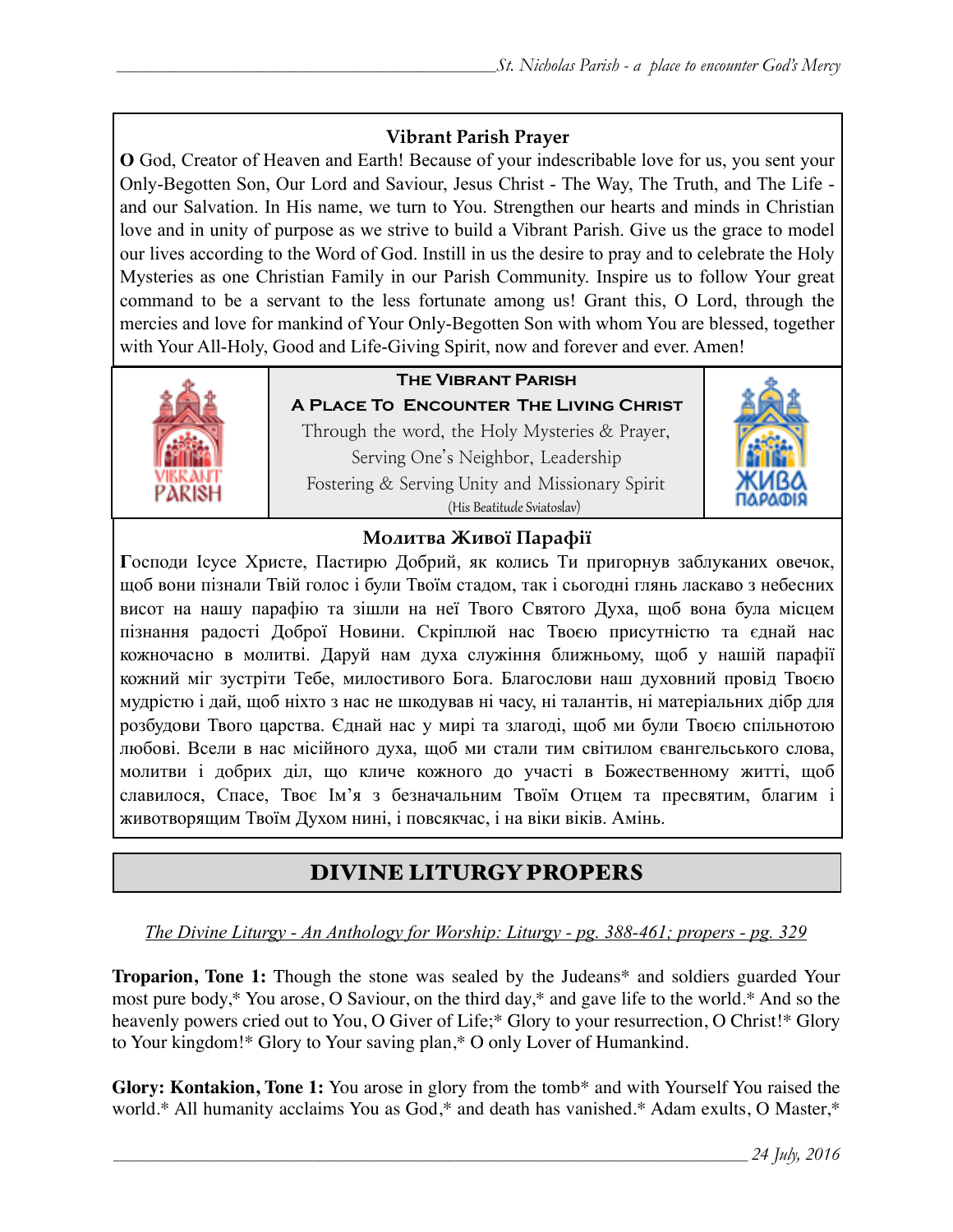and Eve, redeemed now from bondage, cries out for joy.\* "You are the One, O Christ, Who offer resurrection to all."

**Now: Theotokion, Tone 1:** When Gabriel uttered to You, O Virgin, his 'Rejoice!'\* – at that sound, the Master of all became flesh in You, the Holy Ark.\* As the just David said,\* You have become wider than the heavens carrying Your Creator.\* Glory to Him Who dwelt in You!\* Glory to Him Who came forth from You!\* Glory to Him Who freed us through birth from You!

**Prokimenon, Tone 1:** Let Your mercy, O Lord,\* be upon us,\* as we have hoped in You. *Verse:* Rejoice in the Lord, O you just; praise befits the righteous.

**Epistle - 1 Cor. 4:9-16 - A Reading from the 1st Letter of Saint Apostle Paul to Corinthians:**  Brothers and Sisters, God has exhibited us apostles as last of all, as though sentenced to death, because we have become a spectacle to the world, to angels and to mortals. We are fools for the sake of Christ, but you are wise in Christ. We are weak, but you are strong. You are held in honour, but we in disrepute. To the present hour we are hungry and thirsty, we are poorly clothed and beaten and homeless, and we grow weary from the work of our own hands. When reviled, we bless; when persecuted, we endure; when slandered, we speak kindly. We have become like the rubbish of the world, the dregs of all things, to this very day. I am not writing this to make you ashamed, but to admonish you as my beloved children. For though you might have ten thousand guardians in Christ, you do not have many fathers. Indeed, in Christ Jesus I became your father through the gospel. I appeal to you, then, be imitators of me.

**Alleluia, Tone 1:** *Verse:* The God of gods, the Lord, spoke and summoned the earth from the rising of the sun to its setting. *Verse:* Gather to Him His devout ones, who with sacrifice make covenant with Him.

**Gospel - Matthew 17:14-23 -** And when they came to the crowd, a man came up to him and kneeling before him said, "Lord, have mercy on my son, for he is an epileptic and he suffers terribly; for often he falls into the fire, and often into the water. And I brought him to your disciples, and they could not heal him." And Jesus answered, "O faithless and perverse generation, how long am I to be with you? How long am I to bear with you? Bring him here to me." And Jesus rebuked him, and the demon came out of him, and the boy was cured instantly. Then the disciples came to Jesus privately and said, "Why could we not cast it out?" He said to them, "Because of your little faith. For truly, I say to you, if you have faith as a grain of mustard seed, you will say to this mountain, 'Move from here to there,' and it will move; and nothing will be impossible to you. However, this kind does not go out except by prayer and fasting." As they were gathering in Galilee, Jesus said to them, "The Son of man is to be delivered into the hands of men, and they will kill him, and he will be raised on the third day." And they were greatly distressed.

**Communion Verse:** Praise the Lord from the heavens;\* praise Him in the highest. Alleluia, alleluia,\* alleluia!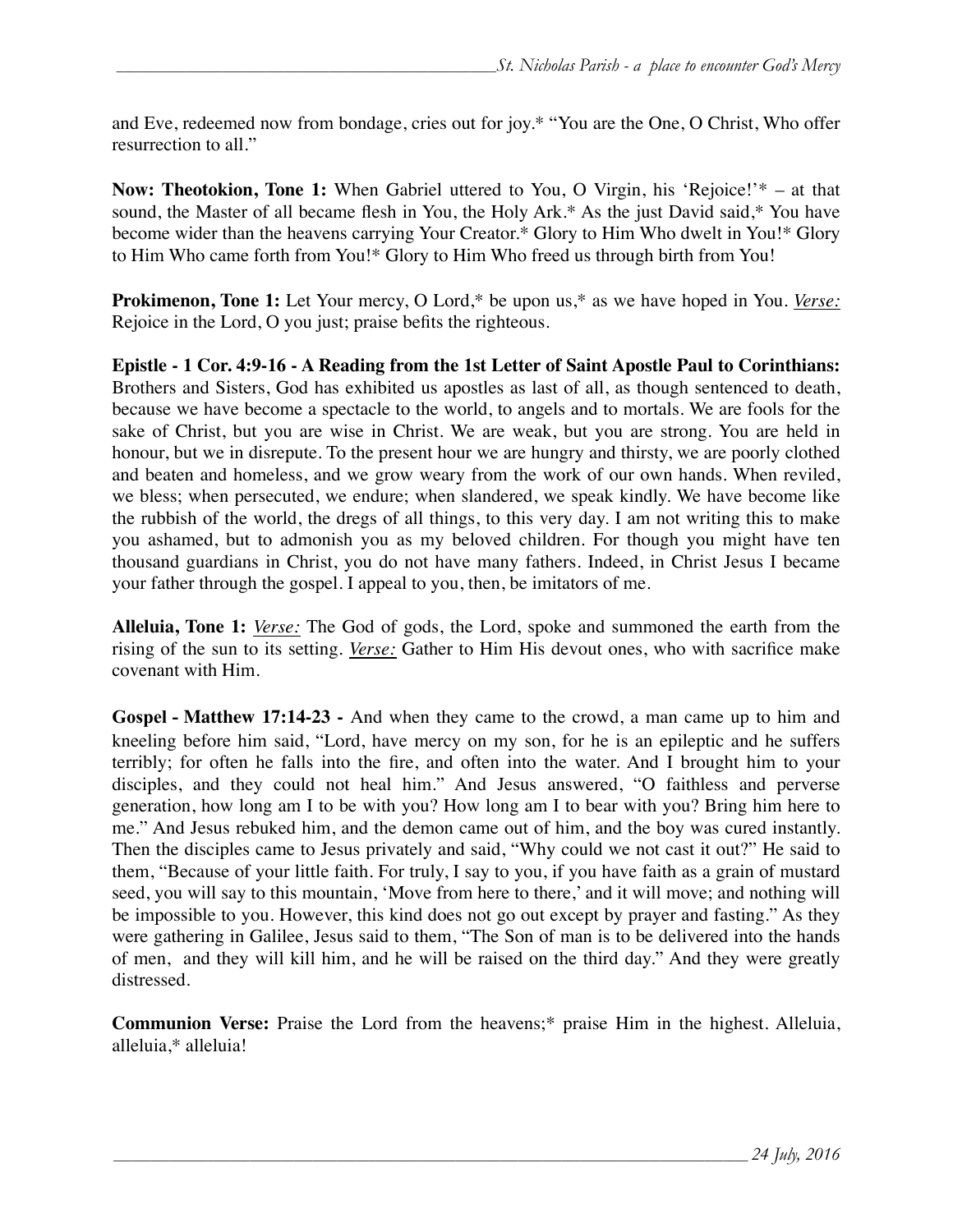

**Тропар, глас 1:** Хоч запечатали камінь юдеї\* і воїни стерегли пречисте тіло Твоє,\* воскрес Ти, Спасе, на третій день,\* даруючи життя світові.\* Тому сили небесні взивали до Тебе, Життєдавче \* Слава воскресінню Твоєму, Христе,\* слава Царству Твоєму,\* слава провидінню Твоєму,\* єдиний Чоловіколюбче!

**Слава: Кондак, глас 1:** Воскрес Ти у славі як Бог із гробу\* і світ із Собою воскресив;\* людське єство Тебе, як Бога, оспівує\* і смерть щезла.\*Адам же ликує, Владико,\* і Єва нині, з узів визволившись, радіє, взиваючи \* Ти, Христе, Той, Хто всім подає воскресіння.

**І нині: Богородичний, глас 1:** Коли Гавриїл звістив Тобі, Діво: Радуйся!\* то з цим голосом прийняв тіло Владика в Тобі, святім кивоті,\* як мовив праведний Давид,\* і Ти з'явилася просторішою небес, носивши Творця Свого.\* Слава Тому, що поселився в Тобі!\* Слава Тому, що вийшов із Тебе!\* Слава Тому, що визволив нас народженням Твоїм.

**Прокімен, глас 1:** Милість Твоя, Господи, хай буде над нами,\* бо ми надіялись на Тебе. *Стих:* Радуйтеся, праведні, в Господі, правим належить похвала.

**Апостол - 1 Кор. 4:9-16 - До Коринтян 1-e Послання Святого Апостола Павла Читання:** Браття і сестри, Бог поставив нас, апостолів, останніми, немов призначених на страту ми бо стали видовищем і світові, й ангелам, і людям. Ми нерозумні Христа ради, ви ж у Христі розумні; ми немічні, ви ж – міцні ви славні, ми ж без чести. До цього часу ми голодуємо і спраглі і нагі; нас б'ють, і ми скитаємось. Ми трудимося, працюючи власними руками; нас ображають, а ми благословляємо; нас гонять, а ми терпимо; нас ганьблять, а ми з любов'ю відзиваємося; ми мов те сміття світу стали, покидьки всіх аж досі. Не щоб осоромити вас я це пишу, але щоб як дітей моїх улюблених навести на розум. Бо хоч би ви мали тисячі учителів у Христі, та батьків не багато; бо я вас породив через Євангелію в Христі Ісусі. Отож благаю вас: Будьте моїми послідовниками.

**Алилуя, глас 1:** *Стих:* Бог богів, Господь мовив, і призвав землю від сходу сонця до заходу. *Стих:* Зберіть Йому преподобних Його, що заповідують завіт Його в жертвах.

**Єангеліє - Матея 17:14-23 -** І як вони до народу прийшли, то до Нього один чоловік приступив, і навколішки впав перед Ним, і сказав: Господи, змилуйсь над сином моїм, що біснується у новомісяччі, і мучиться тяжко, бо почасту падає він ув огонь, і почасту в воду. Я його був привів до учнів Твоїх, та вони не могли вздоровити його. А Ісус відповів і сказав: О роде невірний й розбещений, доки буду Я з вами? Доки вас Я терпітиму? Приведіть до Мене сюди його! Потому Ісус погрозив йому, і демон вийшов із нього. І видужав хлопець тієї години! Тоді підійшли учні насамоті до Ісуса й сказали: Чому ми не могли його вигнати? А Він їм відповів: Через ваше невірство. Бо поправді кажу вам: коли будете ви мати віру, хоч як зерно гірчичне, і горі оцій скажете: Перейди звідси туди, то й перейде вона, і нічого не матимете неможливого! Цей же рід не виходить інакше, як тільки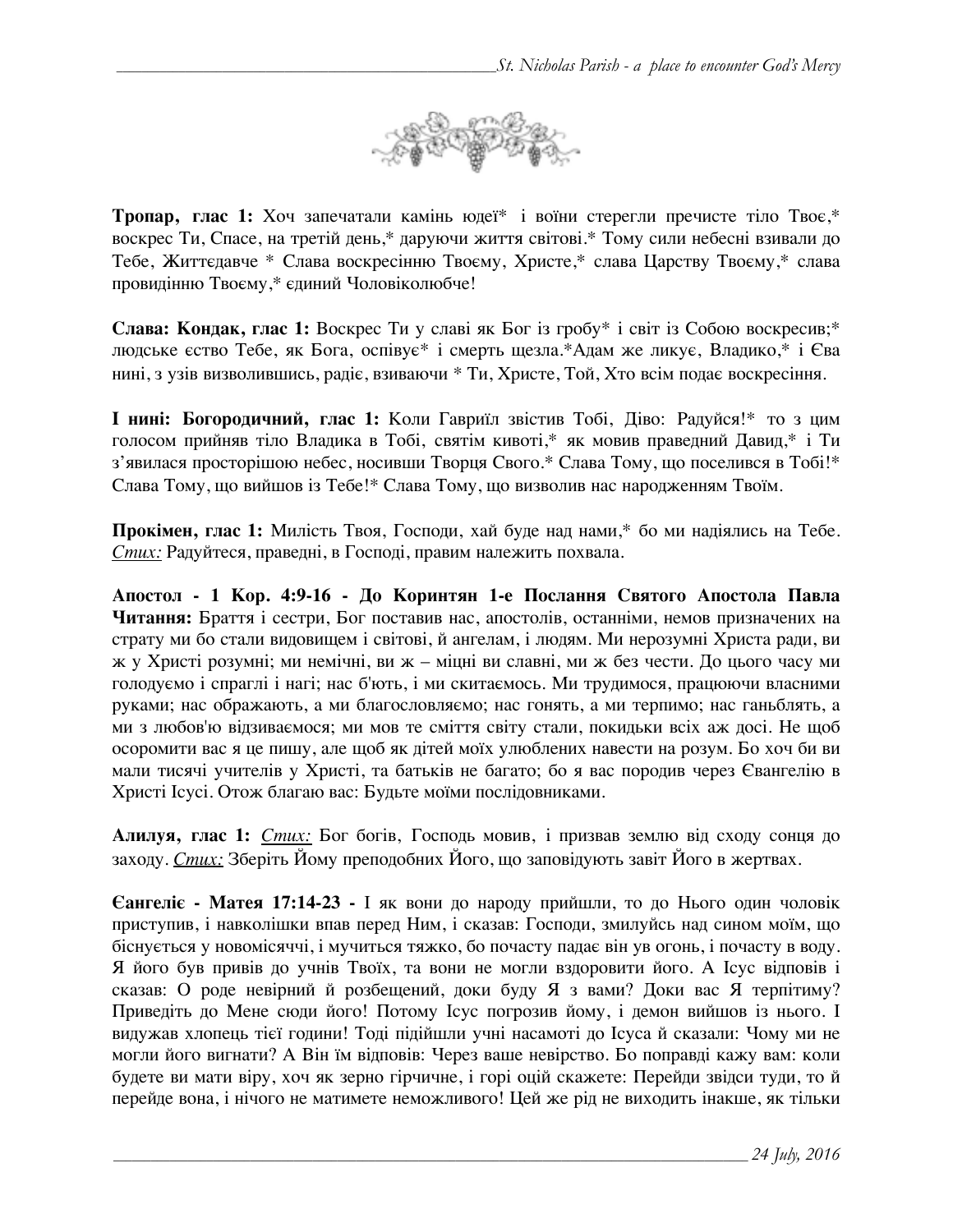молитвою й постом. Коли пробували вони в Галілеї, то сказав їм Ісус: Людський Син буде виданий людям до рук, і вони Його вб'ють, але третього дня Він воскресне. І тяжко вони зажурились.

**Причасний:** Хваліте Господа з небес,\* хваліте Його на висотах. Алилуя, алилуя, алилуя!

### HOLY MARTYRS BORYS & HLIB

 Saint Borys was one of the sons of St Volodymyrr the Great, and was named Roman at his baptism. After their father's death the eldest son Sviatopolk planned to kill his brothers Borys, Hlib, and Yaroslav in order to seize power. He sent a message to Borys, pretending that he wished to live in peace with him, and to increase Borys' land holdings inherited from their father.

 Some of Volodymyr's advisers told Borys that he should take the army and establish himself as ruler of Kyiv. Saint Borys, however, said that he could never lift his hand against his own brother. Unfortunately, Sviatopolk was not so scrupulous. He came to the town of Vyshhorod to ask its leaders if they were loyal to him. They assured him that they were ready to die for him.

 Sviatopolk sent assassins to the Alta to kill Borys, who already knew that his brother wanted him dead. When they arrived they heard him chanting psalms and praying before an icon of Christ. He asked the Lord to strengthen him for the suffering he was about to endure. He also prayed for Sviatopolk, asking God not to count this against him as sin.

 Then he lay down upon his couch, and the assassins stabbed him with their lances, and also killed some of Borys's servants. Wrapping Borys in a cloth, they threw him onto a wagon and drove off with him. When Sviatopolk saw that he was still breathing, he sent some men to finish him off with swords.

 Saint Borys received the crown of martyrdom in 1015. He and his brother Hlib became known as Passion-Bearers, since they did not resist evil with violence.

# ANNOUNCEMENTS

- ✦**BIG THANK YOU** to Ed Salyn for building the fence at the parish rectory. Also thank you to Robert Herchak for assisting Ed in this task. Thank you for donating your time and talents. May God bless you both abundantly.
- ✦**HAPPY 9th ANNIVERSARY OF EPISCOPAL ORDINATION** (July 24) to our Bishop Ken. All God's blessings for many more years to come. Eis Polla Eti Despota - На Многая Літа, Владико!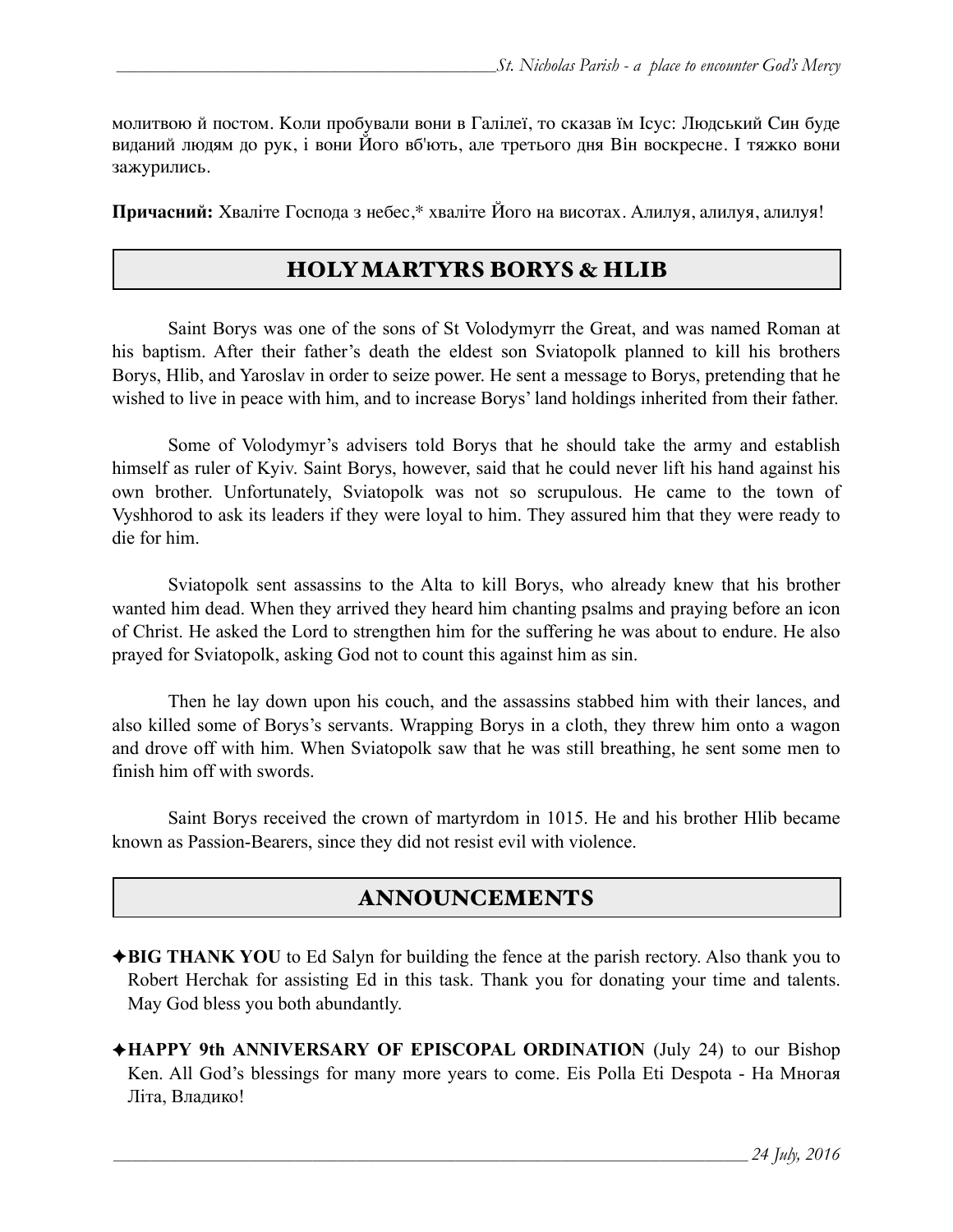- ✦**PLEASE NOTE:** Fr. Yuriy will be on holidays 2-21 August. Fr. Joe Ostopowich will be celebrating Liturgies on Sundays, Aug. 7, 14, 21. There will not be daily Liturgies between 2-21 August. Please contact Fr. Joe in case of emergency: 604.763.3639
- ✦**HAPPY BIRTHDAY** tщ all those who celebrated their birthdays this past week. May the Lord Our God continue to bless you abundantly and the Holy Mother of God protects you at all times. Многая Літа!
- ✦ **HYMN BOOKS SING TO OUR GOD:** books have been purchased and we would be most appreciative for any donations to offset the costs of the books (\$300.00). This is the book we use every Sunday for Liturgy's opening, communion and closing hymns. A very comprehensive resource for all members of the Ukrainian Catholic Church! This hymnal includes music notation and Ukrainian lyrics for every hymn, plus transliteration of all Ukrainian texts. Additionally English lyrics are provided for the vast majority of hymns. Included are hymns for all major feasts within the liturgical year, as well as the following sections: Great Lent, Resurrectional Hymns, Hymns for the Divine Liturgy, General Church Hymns, Hymns to our Lord Jesus Christ, Hymns to the Mother of God, Hymns for Children, plus over 80 pages of Christmas Carols. The hymnal is hardcover and very attractive in appearance.
- ✦**THE DIVINE LITURGY AN ANTHOLOGY FOR WORSHIP:** books have been purchased and we would be most appreciative for any donations to offset the costs of the books (\$400.00). This is a one-volume source for singing the Divine Liturgy in English with sections in Ukrainian. This book contains Sundays, Festal and Weekday Musical Settings for the Divine Liturgy of St. John Chrysostom, Music for the Liturgy of Saint Basil the Great, the Hours in English, Propers for the Liturgical Year, Tables for Scriptural Readings, Hymns and Carols, Blessings and Other Brief Rites. May the use of the Anthology bring abundant blessings to all of us, and with one voice and one heart sing the praises of the Father, Son and Holy Spirit, now and forever. Amen.
- ✦**WE NEED YOUR HELP:** Dear Parishioners. You probably noticed that we trimmed all the chestnut tress on the church property and we removed one tree for a cost of \$1,500. We want to let you know that we received a donation in the amount of \$1,000 towards this expense and we would welcome any donations to cover the rest of this cost. We also received another generous donations in the amount of \$1,000 to cover the cost of the repair of our industrial fridge in the kitchen. May God bless our donors abundantly for their generous donations to support our parish.
- ✦**JOIN OUR CHOIR:** Do you enjoy singing? Please consider joining our St Nicholas Parish Choir and remember that we ALWAYS looking for new members! Contact Motria Koropecky for details at 250.658.3051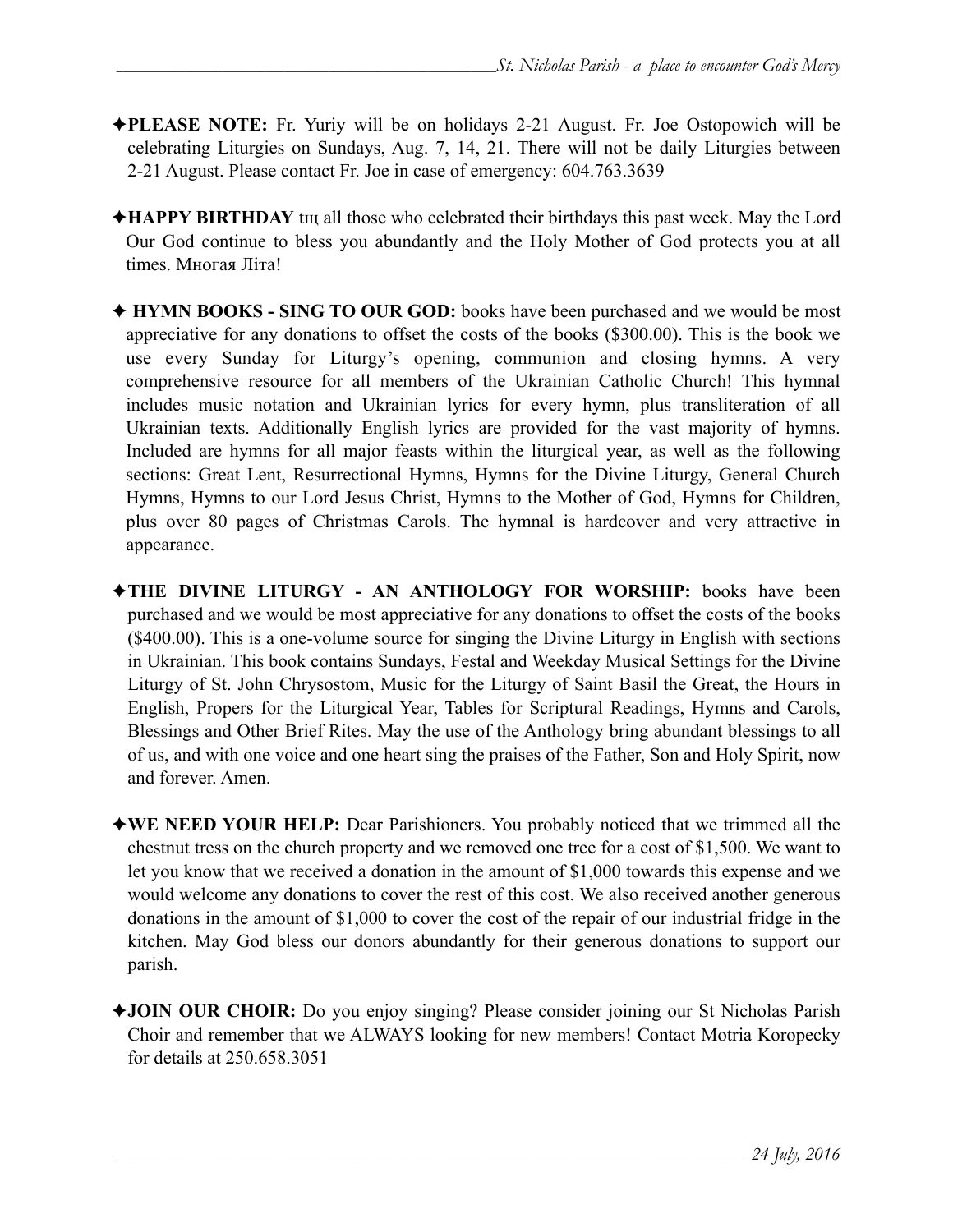- ✦**VIBRANT PARISH PRAYER:** Please help yourself to a copy of the Vibrant Parish Prayer card located in each pew. You are most welcome to take one home with you. This prayer is recited at the end of each Liturgy. "It is in our parish the faithful most frequently encounter Christ through Christian instruction, community prayer and service to ones neighbour. In promoting and enlivening our parish life, we also enliven the entire Church."
- ✦**CATECHISM ANNOUNCEMENT:** "*And they were bringing to Him also the infants, in order that He may be touching them; but after the disciples saw it, they rebuked them. But Jesus called them to Himself and said, Let alone the little children to come to Me, and cease hindering them; for of such is the kingdom of God*." We are happy to welcome all children to our St. Nicholas The Wonderworker catechism program. Weekly classes are scheduled Sunday morning during Divine Liturgy. We want your children to learn more about their Catholic faith, sacred scripture, feast days, and religious practices and customs of the Ukrainian Catholic church. If you have any questions, please do not hesitate to contact Marian Chalifoux at 250.507.1005
- ✦**PRAYER REQUEST:** Please keep in your prayers NADIYA KRAWCHENKO and other members of our parish, our family and friends who are ailing, are in hospitals, nursing homes and those who are not able to join actively in their community.
- ✦**THRIFTY'S PRE-PAID FOOD CARDS** We all have to buy groceries. Why not have 6% of it returned back to the church at no extra charge! Cards are available in \$100, \$200, and \$500 denominations. Talk to Alec after today's liturgy to pre- order your cards. We need to sell A LOT of them! We encourage you to consider purchasing them for yourselves as gifts too.
- ✦**TRAVELING ICON:** Anyone interested in gracing their home with Christ The Teacher Icon can call Darlene DeMerchant at 250.727.3837
- ✦**RENOVATIONS TO THE RECTORY:** In our today's world, everything is costing more and more money. We as a Parish community really need your help. We need your financial help toward the costs of the renovations to the rectory. Renovation Fund is \$30,000 but we are still short over \$15,000 of our goal. We need to rebuild the front porch and steps and the rear stairs as well as do seismic upgrade to the basement which will cost us approximately \$25,000. Please consider donating generously to this work. We thank you and pray for you!
- ✦**SUNDAY COFFEE VOLUNTEERS** act as hosts and serve light refreshments following the Sunday morning Divine Liturgy, providing an opportunity for the faithful to socialize with friends and visitors following their shared worship experience. We thank all of our parishioners who kind volunteer to serve refreshments. Whether you are new to the Parish, or are a longtime members, please join us for coffee.
- ✦**BE A STEWARD:** Have you ever wondered what more can you do to help our parish? Here are some suggestions: **Steward** of property security; **Steward** of grounds cleaning; **Steward** of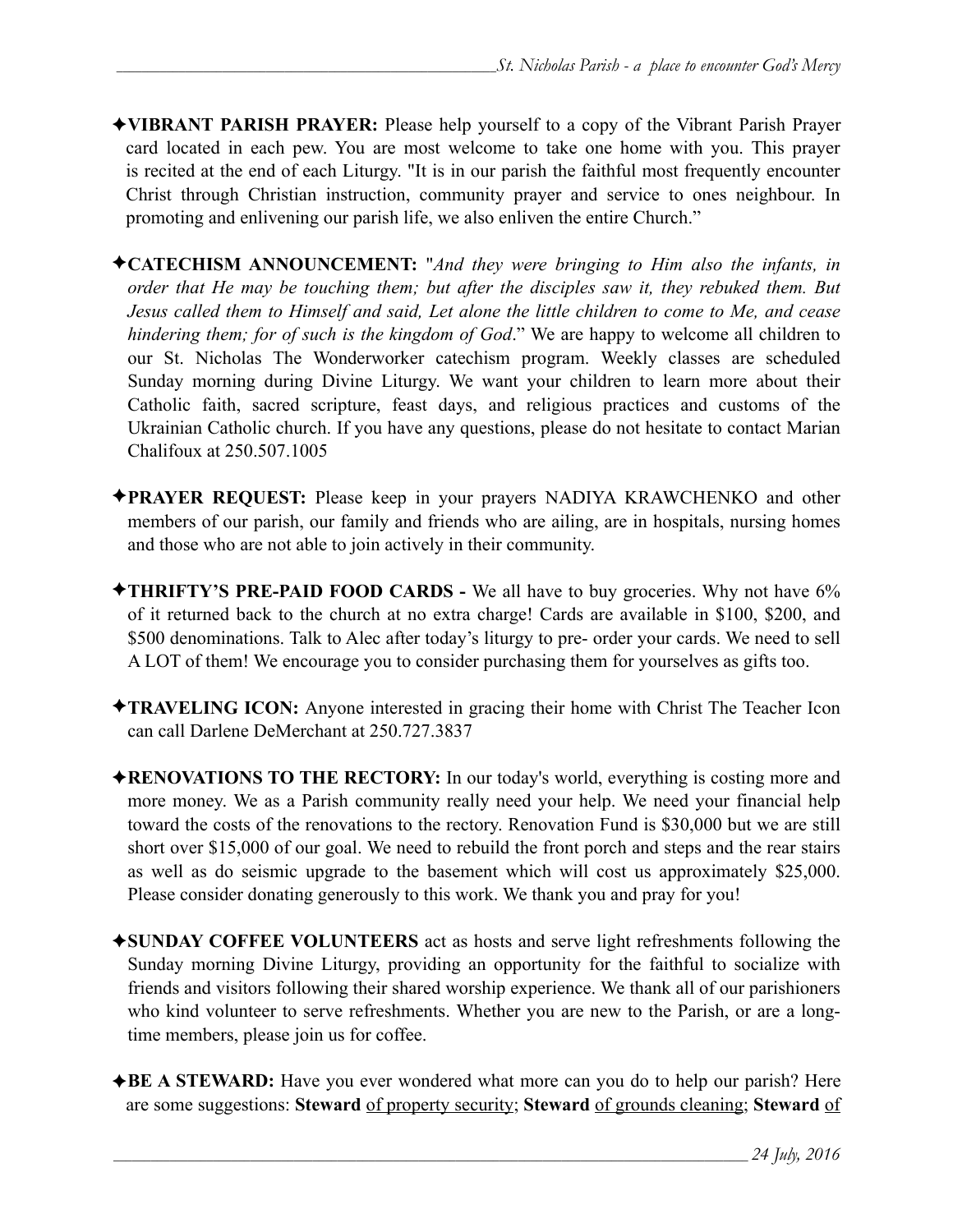cleaning church; **Steward** of church linen; **Steward** of outreach; **Steward** of caring; **Steward** of prayer; **Steward** of service. Quite often, our homebound or senior members, once active in their younger years, want to find purpose in their senior years. It's not only about doing but about "BEING" present to others. Contact Fr. Yuriy **OR** Darlene DeMerchant for more information. You will be amazed how "BEING" can make a difference.

✦**SUNDAY, JULY 17 DONATION:** Coffee: \$41.80; Vigil lights: \$3.90; Loose collection: \$43.00; Envelope collection: \$996.83; Pre-authorized payments July 11 to July 17: \$120.00

# JUBILEE YEAR OF MERCY

#### Poland visit will be inspired by mercy, pope says

Pope Francis said he looks forward to his upcoming visit to Poland for World Youth Day and that his visit will be inspired by mercy during this Jubilee Year.

The "blessed memory of St. John Paul II, who instituted the World Youth Days and was the guide of the Polish people in its recent historic journey toward freedom," will also serve as an inspiration, the pope said in a July 19 video message to the people of Poland.

The pope will join hundreds of thousands of young people from around the world during his July 27-31 visit to celebrate World Youth Day.

The 2016 World Youth Day celebration will mark the 30th anniversary of when St. John Paul II, the former archbishop of Krakow, invited bishops all over the world to hold an annual event for youths in their dioceses. The first international gathering, now held every two or three years, was in 1987 in Buenos Aires, Argentina, where Pope Francis was born and ministered before becoming pope.

In his video message, the pope said he blessed young people traveling to Krakow and was "praying that it will be a pilgrimage of faith and fraternity."

"I am very anxious to meet you and to offer the world a new sign of harmony, a mosaic of different faces, from many races, languages, peoples and cultures, but all united in the name of Jesus, who is the face of mercy," the pope said.

Addressing the people of Poland, the pope said that despite the trials and difficulties throughout their history, the Polish nation "has persevered through the power of faith, upheld by the maternal hands of the Virgin Mary."

"I am certain that my pilgrimage to the shrine of Czestochowa will immerse me in this proven faith and do me so much good," he said.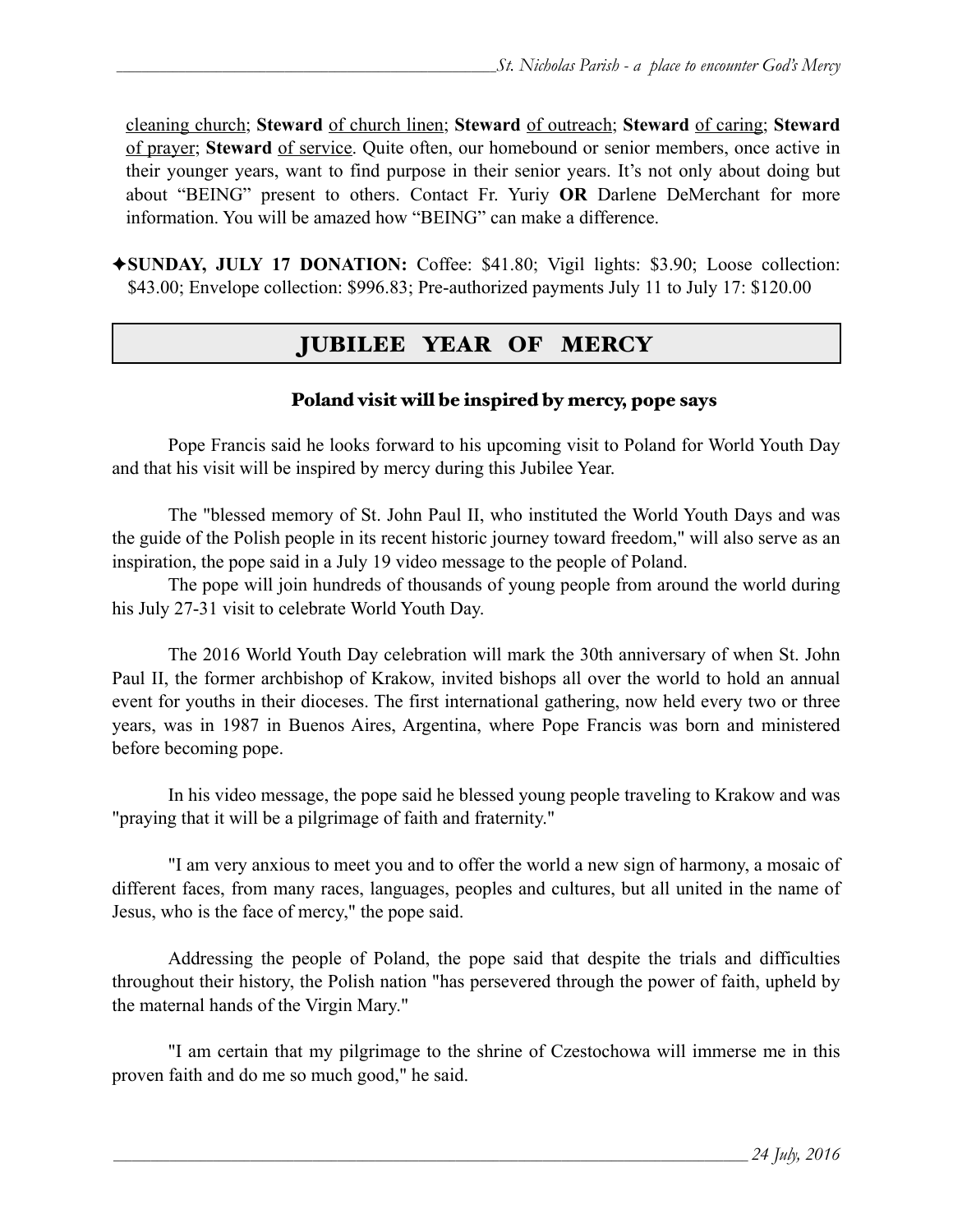Pope Francis said he looked forward to meeting the bishops, priests, men and women religious and the laity, particularly emphasizing the importance of marriage and the family in society.

"The moral and spiritual 'health' of a nation is seen in its families. That is why St. John Paul II showed such great concern for engaged couples, young married couples and families. Continue along this road," the pope said.

In a news conference July 20, Jesuit Father Federico Lombardi, Vatican spokesman, said that among the highlights of the pope's visit will be his stop at the concentration camps of Auschwitz and Birkenau.

More than 1 million people, including St. Teresa Benedicta of the Cross and St. Maximilian Kolbe, died in those two camps alone, he said.

The pope will also meet with 10 Holocaust survivors and will visit St. Maximilian Kolbe's cell. Father Lombardi noted that the pope's visit will coincide with the 75th anniversary of the Polish saint's death sentence.

 Father Pawel Rytel-Andrianik, spokesman for the Polish Bishops' Conference, told journalists that more than 335,000 young people have registered to attend the World Youth Day. He also told journalists that an estimated 1.8 million people are expected to attend the World Youth Day's final Mass July 31 at "Campus Misericordiae" ("Field of Mercy").

*[\(catholicnews.com](http://catholicnews.com))* 

# N E W S

#### The Patriarchate of Constantinopole to examine the appeal of the Ukrainian Parliament on granting Authocephaly to the Ukrainian Orthodox Church

 The Patriarchate of Constantinople has reacted to the appeal of the Ukraine's Verkhovna Rada (Parliament) deputies on granting autocephaly to the Ukrainian Orthodox Church, reports *Interfax-Religion*.

 The Synod of the Patriarchate of Constantinople has not turned down this appeal but, instead, has charged a special synodal commission with examining it, reports the *Romfea* Greek Church news agency.

 As was earlier reported, the Verkhovna Rada recently called upon Patriarch Bartholomew I to issue a Tomos granting [autocephaly](http://www.pravoslavie.ru/english/90320.htm) to the Orthodox Church in the Ukraine and to recognize the 1686 act, in accordance with which the Metropolitan See of Kyiv was transferred to the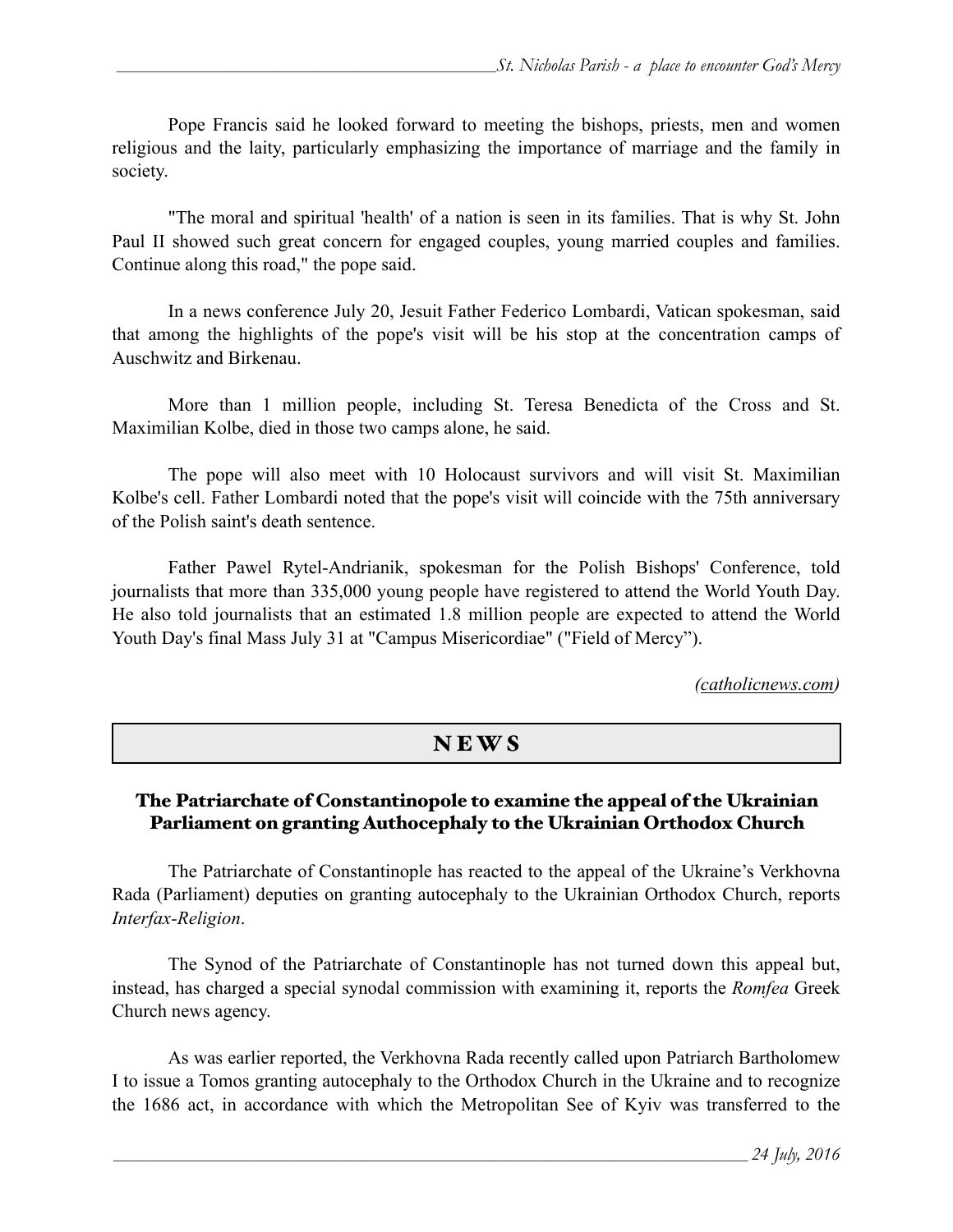Patriarchate of Moscow "in defiance of canons", as invalid. However, the Patriarchate of Constantinople did not respond to that appeal.

#### *(risu.org.ua)*

#### Almost 4,000 Canadian youth going for World Youth Day 2016

 Young pilgrims from all over the world are expected in Krakow, Poland, July 25-31, 2016, to participate in the [31st World Youth Day](http://www.krakow2016.com/en/) (WYD). Krakow is the city of Karol Wojtyla – Saint John Paul II – who in his early years as priest, university chaplain, Bishop and then Cardinal Archbishop sowed the seeds of what would become in the first years of his pontificate "World Youth Days".

 Close to 3,750 young Canadian pilgrims are registered to attend this international gathering that has as its theme *Blessed are the merciful, for they shall obtain mercy* (Mt 5.7). Following the examples of the 2011 WYD in Madrid and the 2013 WYD in Rio de Janeiro, the Canadian pilgrims will again gather for a national celebration that will be held this year at 1:00 p.m., on July 26, 2016, the Feast of Saint Anne and Saint Joachim, parents of the Blessed Virgin Mary. The event will take place in Krakow's Tauron Arena, which will also be the major Englishlanguage site hosted by the Knights of Columbus throughout the WYD celebrations. His Eminence Gérald Cyprien Lacroix, [Archbishop of Québec](http://beta.ecdq.org/) and Primate of Canada will preside at the prayer service which will involve Bishops, priests, consecrated persons, youth ministers, musicians, artists and several thousand young Canadian pilgrims.

 In addition to the 3,700 young people, the Canadian delegation will include nine Bishops from Canada. The Pontifical Council for the Laity has invited three of the Canadian Bishops to serve as catechists for the youth pilgrims: Cardinal Lacroix; the Most Reverend Albert LeGatt, [Archbishop of Saint-Boniface](http://www.archsaintboniface.ca/)[; and the Most Reverend Bryan Bayda, C.Ss.R., Ukrainian Catholic](http://www.skeparchy.org/wordpress/)  Eparchial Bishop of Saskatoon. Young Canadians will have key roles during the various ceremonies, liturgies and events of the Krakow World Youth Day. From July 20 to 25, many Canadian pilgrims will also have the opportunity to participate in various activities for the Days in the Dioceses of Poland.

During his apostolic voyage to the country, Pope Francis will preside at a number of celebrations. These will include the Eucharistic celebration for the 1050th anniversary of the Baptism of Poland which will take place at the national shrine of the Jasna Góra Monastery at which the country's political and religious leaders will also be present; the WYD welcoming ceremony (July 28); the Way of the Cross on Friday evening (July 29) at Blonia Park; the Eucharist with Polish priests, consecrated persons and seminarians at the Sanctuary of Saint John Paul II (July 30); and the WYD Prayer Vigil on Saturday evening and the final Eucharistic celebration on Sunday (July 31) at Campus Misericordiae. The Holy Father will likewise visit the Auschwitz concentration camp where he will pray in the cell of the martyr Saint Maximilian Kolbe on the 75th anniversary of his death, as well as offer a prayer in silence at the International Monument for the victims of the Birkenau extermination camp which was part of the Auschwitz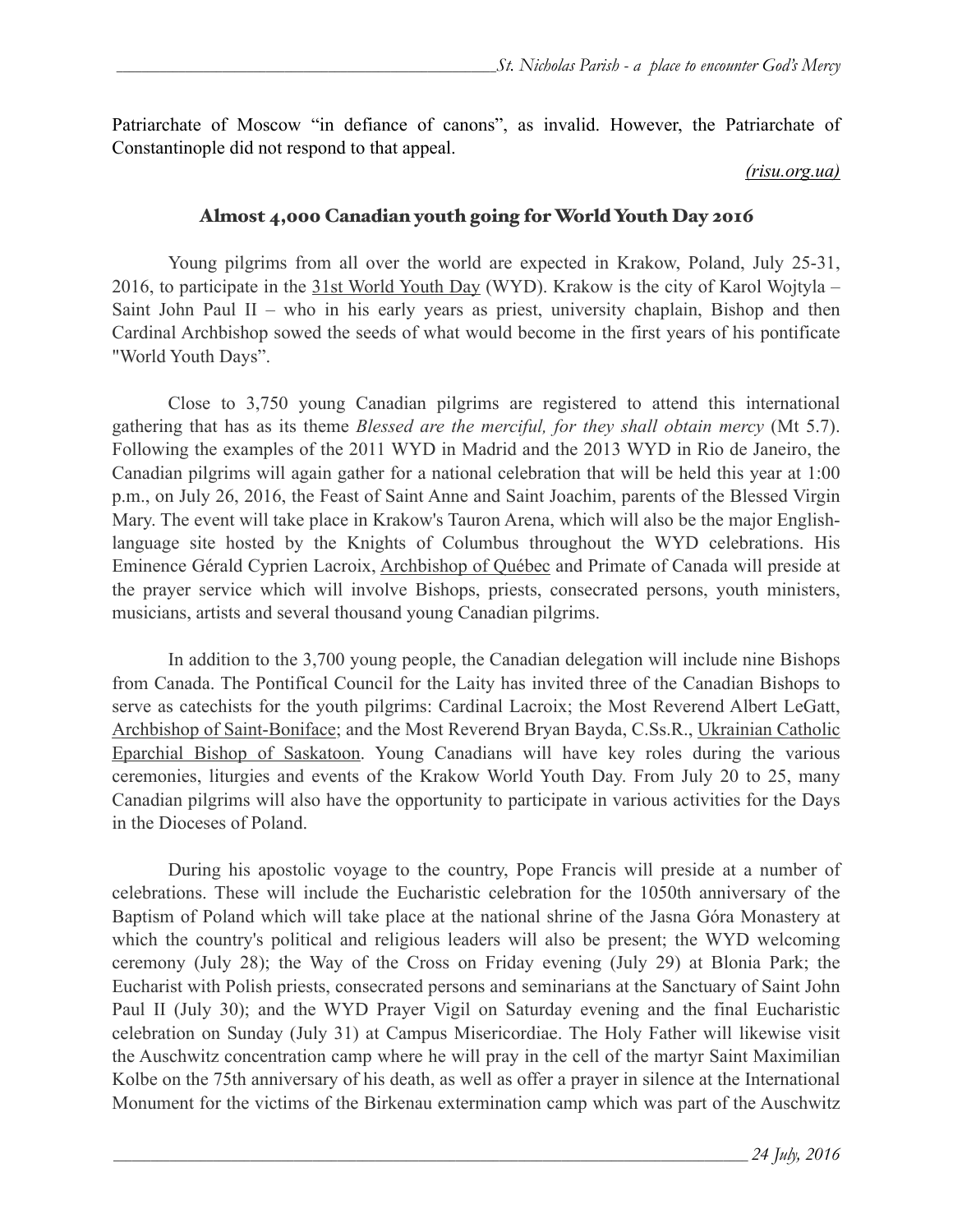complex. Among the estimated 1.1 million prisoners who died at Auschwitz were Saint Teresa Benedicta of the Cross (Edith Stein) and her sister, Rosa, also a Carmelite Sister.

 The Holy Father's schedule for the week will also include a celebration of the Sacrament of Reconciliation with young people participating in WYD; a visit to the Children's University Hospital; a meeting with the Bishops of Poland; prayer in the chapel of the tomb of Saint Faustina; and the blessing of two *Caritas* buildings for the poor and the elderly, as well as a meeting with WYD volunteers in the Tauron Arena.

*(cccb.ca)* 

#### Holy See at UN: What Is a Human Right Anyway?

 *Archbishop Bernardino Auza calls for both correct understanding of the foundation of rights and the meaning of the term. Archbishop affirmed in the address that in order for talk of human rights to be effective and useful, there must be an understanding of where human rights come from in the first place.*

 Since its inception, the United Nations has had a unique role in protecting and promoting human rights throughout the world. As we reflect on the significance of the Seventieth Anniversary of the United Nations and the Fiftieth Anniversary of the international human rights covenants, it is appropriate to note and celebrate how much the United Nations has done to codify and develop international law and to establish international human rights norms.

 The ideals enshrined in the Charter and set forth in the Universal Declaration of Human Rights are a powerful and perennial reminder of our common humanity and of the human solidarity that flows from it. Today more than ever, they represent a shared patrimony that demands universal respect and observance. Wherever it exists, respect for human dignity and human rights is a moral achievement that must continually be received with gratitude, solidified with perseverance and built upon in the concrete decisions that persons, societies and States make.

 This debate comes at a particularly tumultuous time in which human dignity and rights are being denied, suppressed and violated in various ways across the globe: civilians are being targeted in war and armed conflict; persons are being trafficked for slave labor, sex, or organs; ethnic and religious minorities are being singled out for persecution and annihilation; human beings deemed unwanted or useless are being discarded in what Pope Francis has termed the "throwaway culture"; hundreds of millions of peoples risk their lives to flee from persecution and extreme poverty; countless individuals are victims of various forms of discrimination.

 The fact that so many are being left behind or disadvantaged because of a failure to appreciate their dignity and rights makes this discussion today all the more important and the actions that must follow it ever more urgent.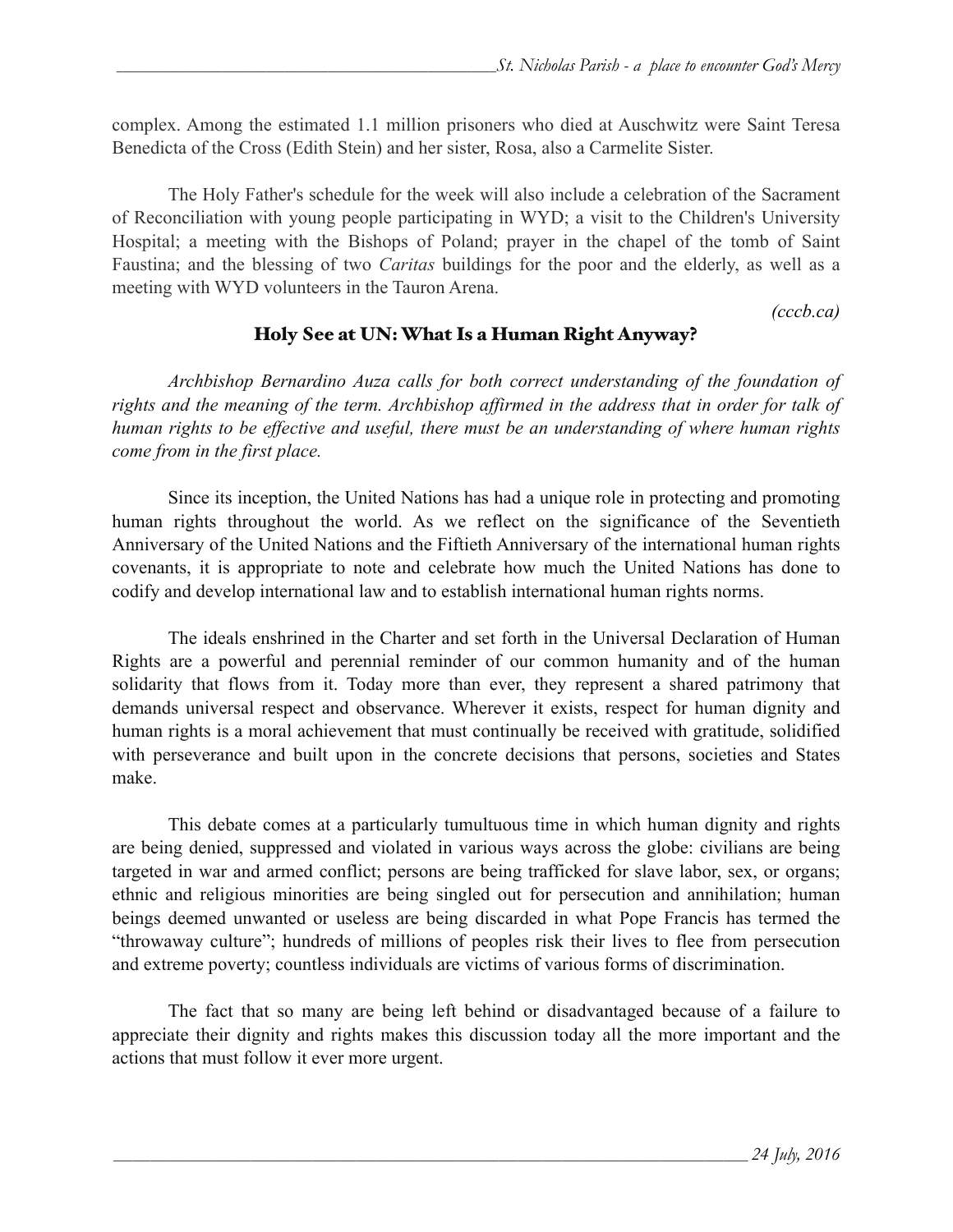In order to foster respect for human dignity and rights, it is essential to understand their source and foundation. While it is a great sign of ethical progress that today almost everyone speaks about human rights and dignity, many do so without acknowledging where human dignity and rights come from. Human dignity, from which human rights flow, is an expression of the intrinsic worth of every person no matter what race or sex, no matter how young or old, strong or vulnerable, healthy or handicapped, wanted or unwelcomed, economically productive or incapacitated, influential or insignificant.

 Human dignity is inherent to every human being and to every human life, from the first moment of conception. It is not something that we acquire when we reach a certain physical dimension, mental ability or age, nor is it some kind of "privilege" that can be conceded or taken away by the State, as a matter of policy. Rather, it is intrinsic to every human being, and being antecedent to the demands of the State, ought to be always recognized and protected by the State.

 In recent years, numerous assertions of "novel rights" have surfaced that significantly stray from the vision of the human person, on which the Universal Declaration of Human Rights and the other conventions that form international human rights law, are grounded. Genuine human rights are inalienable and must be universally respected and advanced. In consequence, however, the term "human right" must be strictly and prudently applied, lest it become a rhetorical catch-all, endlessly expanded to suit the passing tastes of the age. Such an elastic approach would discredit and undermine the very concept of human rights. A responsible exercise of human rights necessarily implies a faithful fulfilment of their corresponding responsibilities. This reciprocity of rights and responsibilities does not only apply at the level of individuals, but it also informs the relationship of civil, legislative and judicial authorities with citizens and civil society institutions and groups.

 Over the last seventy years, the international human rights architecture has grown substantially, and with it, the work of the United Nations in upholding and protecting the human rights and dignity of all, especially the weakest and most vulnerable. This deserves to be celebrated.

 As we celebrate, we must also be aware that there is still much to be done, since violations of fundamental and inalienable human rights and widespread discriminations are crying out for immediate relief and resolution, even as we speak.

Reviewing with satisfaction the progress that has been made, we must continue to foster and consolidate a culture of respect for human rights and create the conditions for future generations to receive, protect, cherish and promote them.

*(zenit.org)*